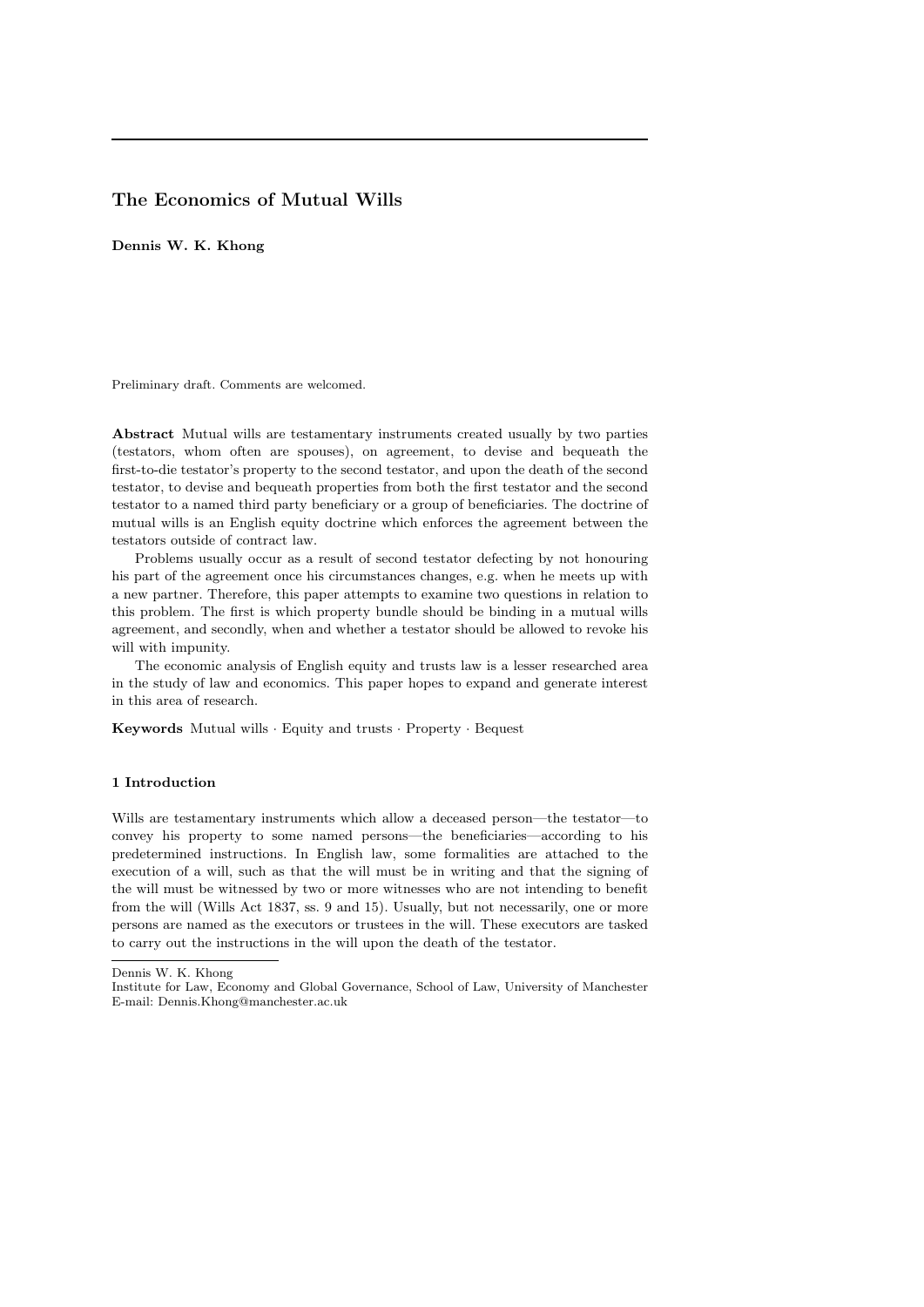Until the death of the testator, a will is ambulatory, that is, without a fixed effect. It may be revoked by a new will or amended through a codicil. Properties acquired after the will was executed are also subject to the terms of the will.

## 2 Mutual Wills

Mutual wills are a special kind of will. Unlike traditional wills, mutual wills are normally made by two persons to correspondingly and reciprocally bequeath property to the surviving party. A mutual wills arrangement is like a contract where execution of the terms occurs upon the death of the first person to die. Dixon J. in the Australian case of Birmingham v. Renfrew summarises the governing principles of mutual wills as such:

It has long been established that a contract between persons to make corresponding wills gives rise to equitable obligations when one acts on the faith of such an agreement and dies leaving his will unrevoked so that the other takes property under its dispositions. It operates to impose upon the survivor an obligation regarded as specifically enforceable. It is true that he cannot be compelled to make and leave unrevoked a testamentary document and if he dies leaving a last will containing provisions inconsistent with his agreement it is nevertheless valid as a testamentary act. But the doctrines of equity attach the obligation to the property. The effect is, I think, that the survivor becomes a constructive trustee and the terms of the trust are those of the will he undertook would be his last will.

Mutual wills typically arise in three different scenarios. In the first scenario, two individuals execute mutual wills to bequeath property to the surviving individual absolutely. In the second scenario, two individuals execute mutual wills to bequeath property to the surviving individual, and upon the death of the latter to bequeath the remainder property to an agreed third individual or individuals. In the third scenario, two individuals execute mutual wills to benefit the surviving individual with a life interest, and upon the death of the latter to bequeath the remainder property to an agreed third individual or individuals. A life interest grants the benefiting survivor a right to use the property until his death and thereafter passes the right of disposal to a third part.

Mutual wills are often drawn in relation to properties held under a joint tenancy. Unlike a tenancy in common, where each tenant owns a distinct share in the property, upon the death of one of the joint tenants, the surviving tenant acquires the deceased tenant's share through the right of survivalship. Therefore, property held under a joint tenancy does not pass to other beneficiaries by will. The solution to this limitation is to either to severe the shares in the property by converting a joint tenancy to a tenancy in common, or by entering into a mutual wills arrangement, whereby the last surviving tenant agrees to transmit the property by will to a named third party beneficiary.

Technically speaking, it is not necessary for a mutual will to benefit the surviving party. For example in In re Dale, both husband and wife made mutual wills to bequeath all property to their daughter and son in equal share.

Finally, in order for mutual wills to be recognised by the courts, it is insufficient that the terms of the wills are identical. There must be further evidence that the parties intended the wills to be binding and irrevocable. In In re Oldham, husband and wife made similar wills giving their property to each other absolutely, and to others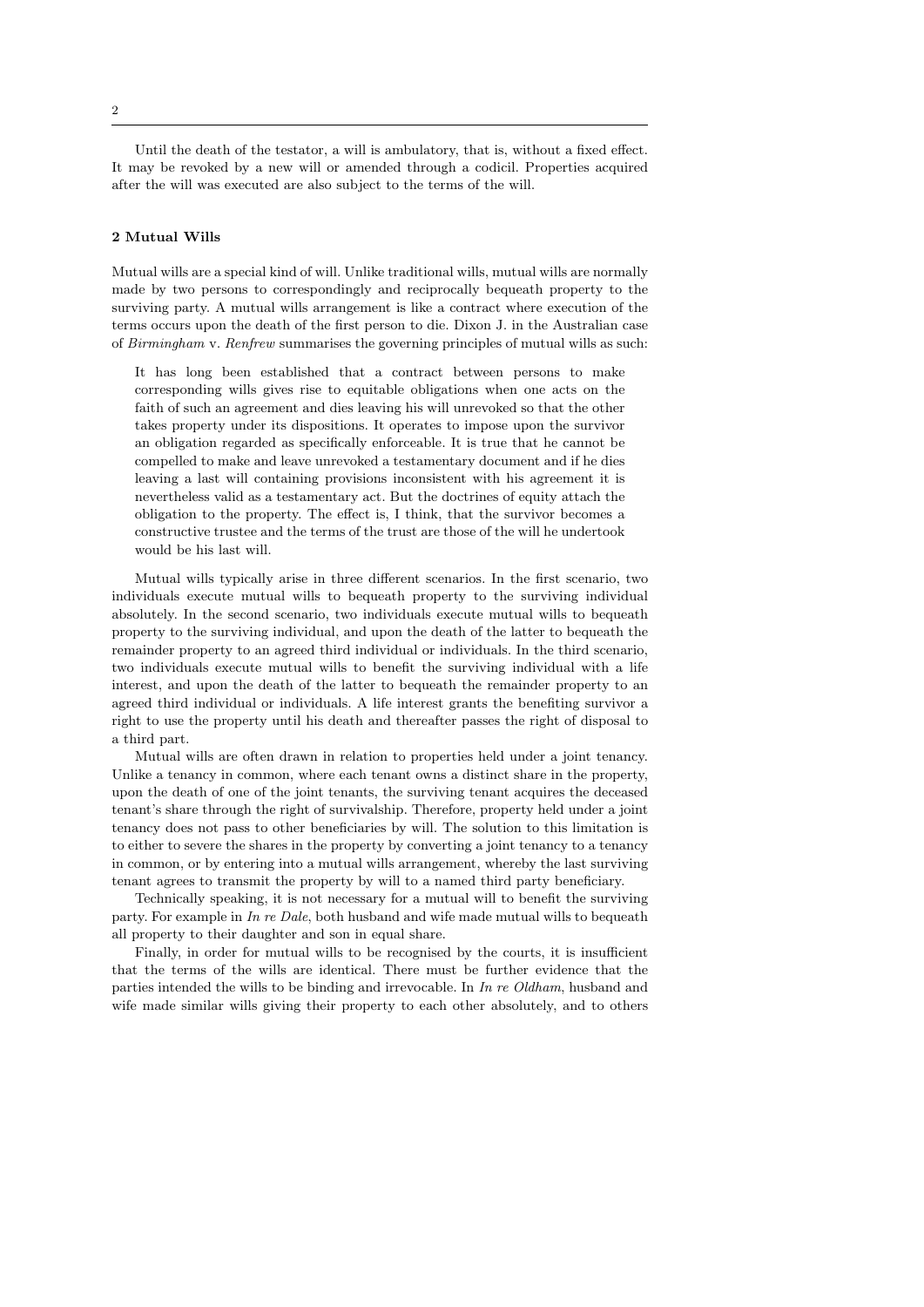thereafter. After the husband's decease, the wife remarried and made a fresh will giving a life interest in a large portion of her estate to her new husband, and subject thereto left her estate to her own relatives. On the question of whether there was a mutual will capable of binding the wife's action, Astbury J. held that "the fact that the two wills made in identical terms does not necessarily connote any agreement beyond that of so making them, and . . . that there is no evidence on which [he] ought to hold that there was an agreement that the trust in the mutual will should in all circumstances be irrevocable by the survivor who took the benefit (pp. 88–89)."

## 3 The Model

Let F and S be two individuals to a mutual wills arrangement.  $T^F$  and  $T^S$  are the life expectancy of F and S respectively at the time the mutual wills are executed,  $t = 0$ . is the probability of  $F$  predeceasing  $S$ , although neither  $F$  nor  $S$  knows for sure who will die first at the time the mutual wills are executed; and that  $\rho$  is a function of  $T^F$ ,  $T<sup>S</sup>$  and other random factors such as risk of a fatal accident.

Let  $A_0^F$  and  $A_0^S$  be the initial wealth of F and S respectively at time  $t = 0$ ,  $Y_t^F$  and  $Y_t^S$  the incomes at period t, and  $C_t^F$  and  $C_t^S$  the consumptions at period t.

The net present value of the bequest from  $F$  is

$$
B^{F} = A_0^{F} + \sum_{t=1}^{T^{F}} \frac{Y_t^{F}}{(1+r)^t} - \sum_{t=1}^{T^{F}} \frac{C_t^{F}}{(1+r)^t}
$$
(1)

where  $r$  is the discount rate. The corresponding net present value of the bequest from S,  $B^S$ , is obtained by S for F in (1). Since debts cannot be transmitted through a bequest,  $B^F$  and  $B^S$  are constrained by  $B^F \geq 0$  and  $B^S \geq 0$ .

### 3.1 Cases with No Bequest Motive

Proposition 1 Mutual wills are Pareto-improving positive bets for all testators who have no bequest motive, i.e. does not derive utility from leaving a bequest.

*Proof* The expected benefit of entering into a mutual wills arrangement to  $F$  is  $(1 - \rho)B^{S} \geq 0$ , and the expected benefit to S is  $\rho B^{F} \geq 0$ .

By entering into a mutual wills arrangement, both testators are better off than otherwise, since there is a probability that either one will inherit property from the other. The assumptions underlying this result are that the testators do not derive utility after death, and do not derive a utility from bequeathing a property to others.

Proposition 2 Testators with no bequest motive may increase their average consumption in expectation of a bequest.

Proof According to the life-cycle/permanent-income hypothesis (Modigliani and Brumberg 1954; Friedman 1957), households smooth their consumption by dividing their lifetime resources equally among each period. Hence, the average lifetime consumption for  $F$  is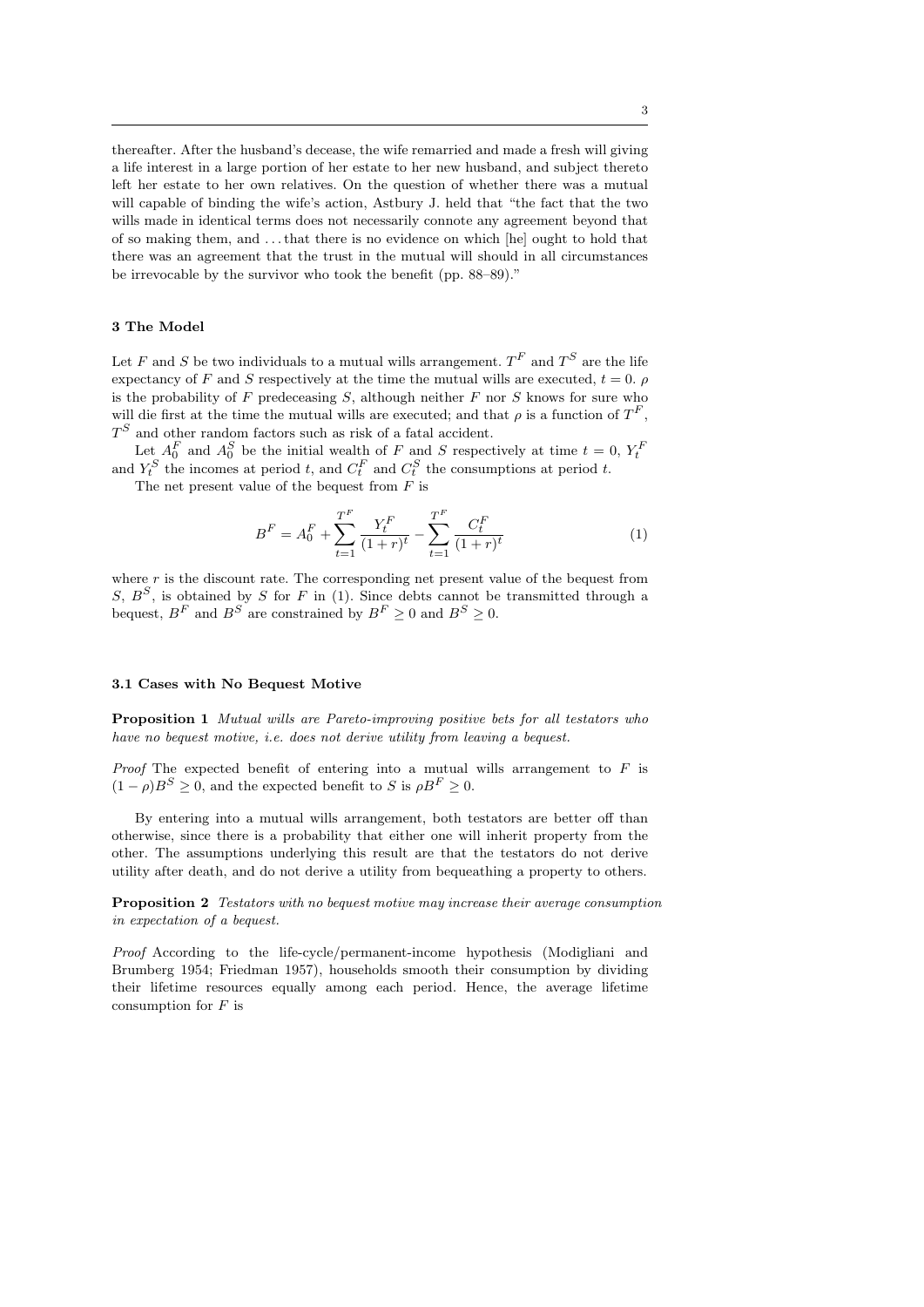$$
\overline{C}^{F} = \frac{1}{T^{F}} \left( A_{0}^{F} + \sum_{t=1}^{T^{F}} \frac{Y_{t}^{F}}{(1+r)^{t}} + (1-\rho) \frac{B^{S}}{(1+r)^{T^{S}}} \right). \tag{2}
$$

Similarly, the average lifetime consumption for  $S, \overline{C}^S$ , may be obtained from (2) by substituting S for F, F for S, and  $\rho$  for  $(1 - \rho)$ .

From (2),  $\overline{C}^F$  will increase if  $(1 - \rho)$  is large, that is, when S predeceasing F is highly certain; if  $B^S$  is large, that is, S will leave a large inheritance to F; and if  $T^S$  is small, that is, S will die fairly shortly. Conversely,  $\overline{C}^F$  will not show significant increase if one of these three factors are not present.

Proposition 3 Testators with no bequest motive have incentive to leave no or little property.

Proof A testator's utility is a function of his consumption:

$$
u = u(C_t), \ u'(\bullet) > 0. \tag{3}
$$

Thus he can increase his utility by raising his consumption. Since the budget constraint for consumption is his wealth,

$$
\sum_{t=1}^{T} C_t \le A_0 + \sum_{t=1}^{T} Y_t
$$
\n(4)

utility is maximised by consuming all his wealth, leaving little or no property for bequest.

Proposition 3 explains why even though mutual wills are Pareto-improvising arrangements, few if not none are made outside of the context of family relations, where bequest motive otherwise plays an important role. When testators have no bequest motive, the tendency is to exhaust one's property before death. Thus, little benefit is gained in entering into a mutual wills arrangement. Furthermore, the risk of defection from a mutual wills arrangement makes it a less attractive venture.

## 3.2 Cases With Bequest Motive

When testators have bequest motive, they derive utility from knowing that an inheritance will be left to their named beneficiaries. Their utility function in relation to the bequest may include variables such as who the individuals are and what property or amount of property is passed. In such a case, proposition 3 does not hold true.

Notwithstanding that testators have bequest motive, they may still defect from a mutual wills arrangement. Defections typically occur in three ways: by dissipating property before it becomes the subject of a probate; by revoking a mutual will prior to the death of the first to die; and by revoking a mutual will after the death of the first to die.

Proposition 4 Specifying the bequest property is desirable if the objective is to bequeath an inheritance to a third party.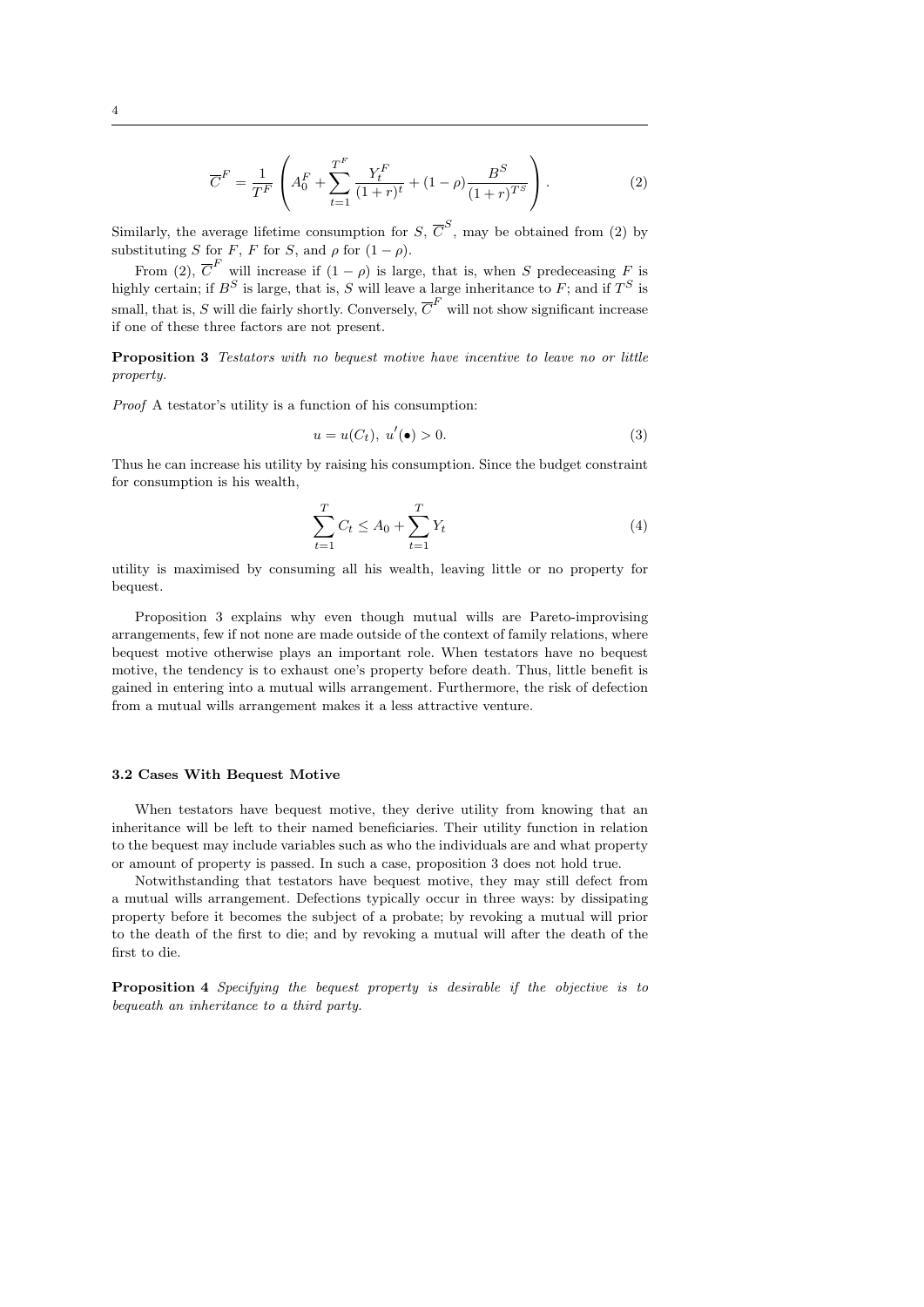If a specific property is not identified to be passed to the third party upon the death of the second testator to die, three property bundles may be relevant for consideration. The first is the property bundle of  $F$  and  $S$  at the time the mutual wills were executed, i.e.  $A_0^F$  and  $A_0^S$ . The second is the property bundle at the time of the first death. The third is the property bundle as remaining at the time of the second death.

The extant case law on this is not absolutely settled. The prevailing view is that as expressed by Dixon J. in Birmingham v. Renfrew:

The purpose of an arrangement for corresponding wills must often be, as in this case, to enable the survivor during his life to deal as absolute owner with the property passing under the will of the party first dying. That is to say, the object of the transaction is to put the survivor in a position to enjoy for his own benefit the full ownership so that, for instance, he may convert it and expend the proceeds if he choose. But when he dies he is to bequeath what is left in the manner agreed upon. ... No doubt gifts and settlements, inter vivos, if calculated to defeat the intention of the compact, could not be made by the survivor and his right of disposition, inter vivos, is, therefore, not unqualified. But, substantially, the purpose of the arrangement will often be to allow full enjoyment for the survivor's own benefit and advantage upon condition that at his death the residue shall pass as arranged.

Unplanned contingencies may occur after the death of the first testator. As alluded in Birmingham v. Renfrew, the second testator may need to sell or use up the property, and leaving a smaller inheritance. Alternatively, the second testator may increase his own wealth after the first testator's death, and thus benefiting additionally the third party if the latter is to acquire a share rather than a fixed sum.

Problems usually arise when the second testator remarries. He might want to provide for his new spouse and family. Binding the second testator to an agreement in a different future will foreclose his ability to acquire new wealth for his new family, or worse, create the incentive to dissipate his wealth by way of inter vivos disposition. To overcome this problem, it might be desirable to commit only those property in existence at the time of the first death, and allow the second testator to freely acquire new wealth unencumbered by the mutual wills agreement.

An approach to securing the third party's interest in real property is to grant a life interest to the surviving testator and leaving the residual thereafter to the third party. However, this is not practical when the real property is held in a joint tenancy, or that the second testator still hold part-ownership in the said property. Furthermore, survey research shows that today spouses nowadays are not happy with a life interest, and are demanding the conferral of an absolute interest in bequeathed property (Cassidy 2005, p. 130).

Proposition 5 Allowing testators to revoke a mutual will before any corresponding mutual takes effect is desirable.

The mutual wills arrangement crystallizes and become binding upon the death of the first to die testator. In the first English case involving a mutual will, Dufour v. Pereira, Lord Camden establishes the rule on revocation that:

It might have been revoked by both jointly; it might have been revoked separately, provided the party intending it, had given notice to the other of such revocation. But I cannot be of opinion, that either of them, during their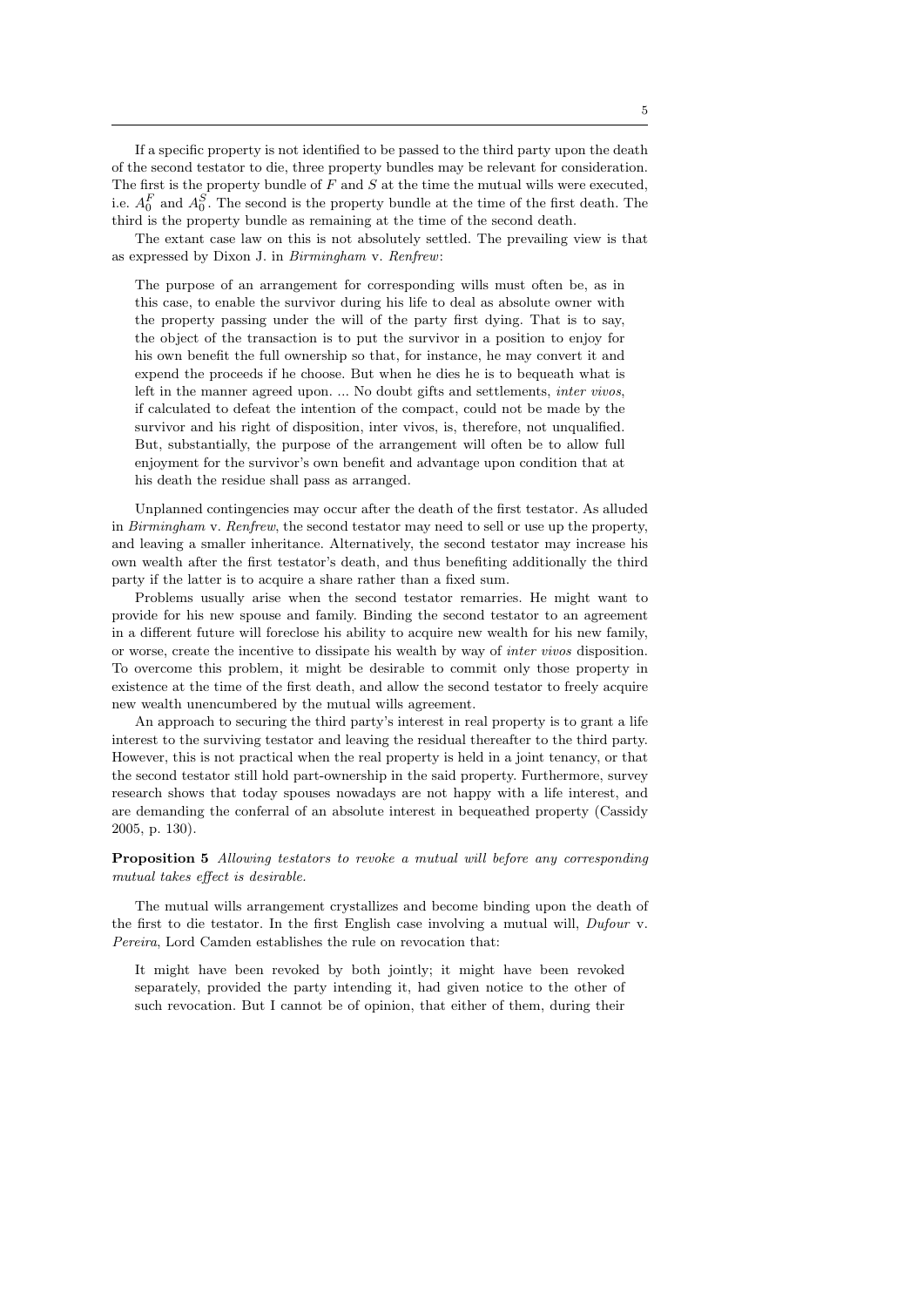joint lives, do it secretly; or that after the death of either, it could be done by the survivor by another will (pp. 420–421).

Ever since Dufour v. Pereira, the principle governing mutual wills is thought to be rooted in contract law. When there is a revocation without notice, a testator may bring a claim for damages for breach of contract, although to this day, no case had the opportunity to demonstrate the exercise of this right (Braun 2007, p. 219).

The threat of revocation may act as a sanction against testators who dissipate their wealth too quickly such that it amounts to frustrating the other testator's chance of receiving a seizable bequest. Secondly, revocation allows a testator to deal with changes in circumstances which might affect his preference for conferring a bequest. On the other hand, revocation may sometimes lead to inefficiency when the non-revoking testator has suffered or incurred costs due to reliance on the mutual wills arrangement. However, since the utility from bequest cannot be converted into a monetary equivalent, expectation damages is not a feasible option, and reliance damages might lead to excessive reliance when reliance is compensated.

Proposition 6 Allowing testators to revoke a mutual will after a corresponding mutual will has taken effect is not desirable.

It would appear that since we could not possibly take into account the utility of a dead person, how his property is transmitted after his death should have no impact on social welfare. As a result, allowing a beneficiary to decide on the further transmission of the remaining property would enhance the latter's utility when making a new will. However, if the law allows the latter to depart from a mutual wills agreement, after taking an interest in the former's property, then the former testator would suffer a reduction in his utility due to the uncertainty of the destination of his bequest. Testators would therefore transmit their property in other ways, such as directly to the third party beneficiary instead of relying on mutual wills.

In fact, the whole idea of a mutual wills arrangement is to bind the second testator to his part of the agreement upon the death of the first testator. Since a bequest is like a payment of a stake in a bet and not a trade, technically there is no producer's surplus to speak of. As a result, expectation damages is equivalent to specific performance. The only remedy courts grant is that in equity, i.e. a trust in favour of the third party beneficiary.

Thus in In re Dale, a husband and wife made mutual wills and agreed to leave his or her estate to their son and daughter equally. The husband died first and passed his property to his wife, who subsequently made a new will leaving £300 to her daughter and the rest of her estate of £19,000 to her son. Morritt J. held that upon the death of the husband, the obligation on the wife to bequeath in equal share to the son and daughter binds her, and thus when she dies, the son as the executor held the estate on trust for himself and the daughter equally.

#### 4 Conclusion

In this paper, the doctrine of mutual wills is examined. Six propositions are described and their economics analysed. We show that mutual wills arrangements are Pareto-improving bets, but the risk of defections make this kind of arrangement unattractive to most people outside of family relations. We also show that it is desirable